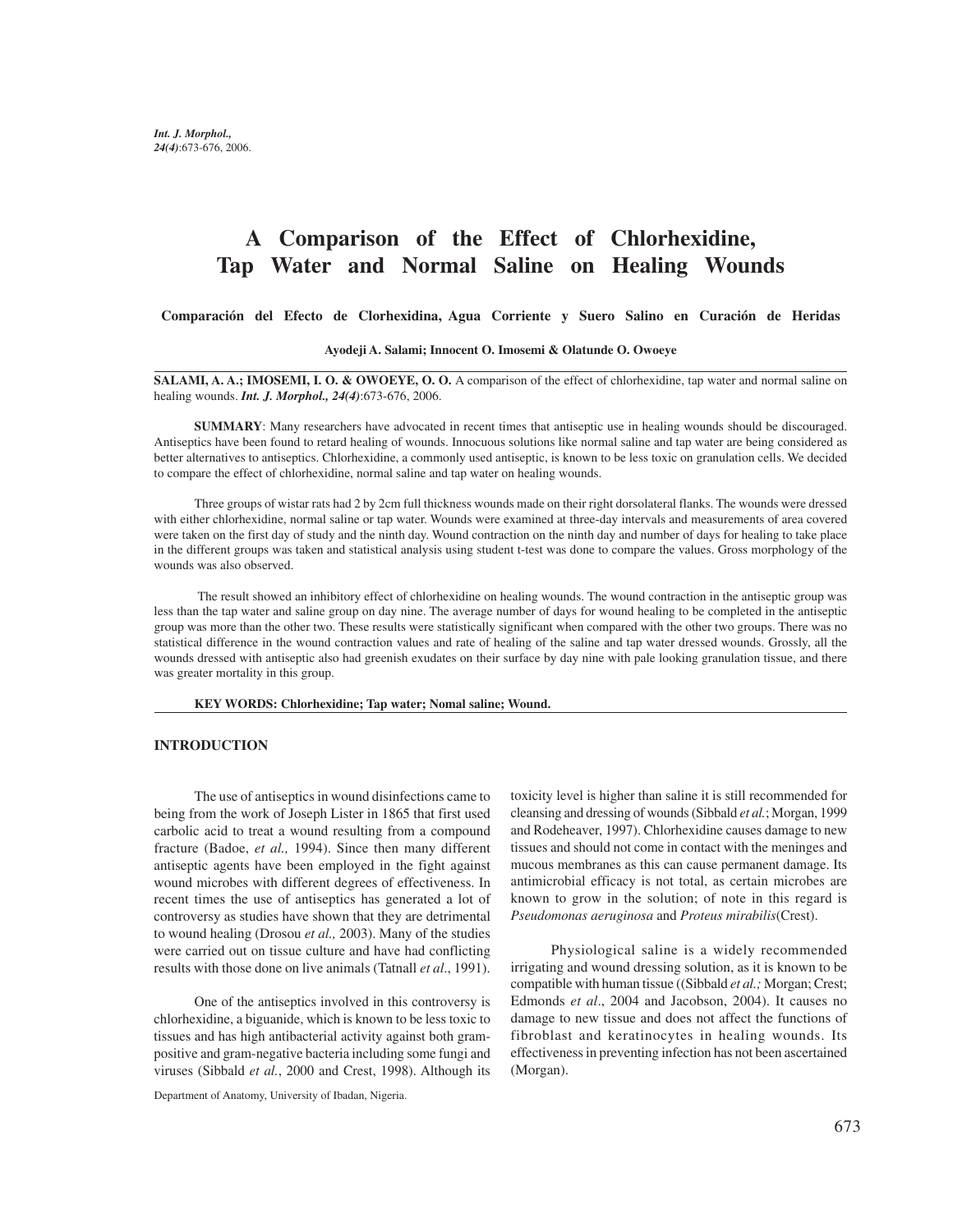Tap water is a wound cleaning agent that is becoming increasingly recommended (Crest). Sterile water and saline are comparable in their effects on healing wounds and both are presently being viewed as probably close to the ideal for wound irrigation (Sibbald *et al*. and Crest). The main difficulty with the use of tap water is ascertaining the source, sterility (Sibbald *et al*.) and differences in purification procedures in many countries (Whaley).

Although many authorities have concluded that antiseptics are detrimental to wound healing, several other workers have disagreed with this view. The main basis of their argument is that most of the work on wound tissue that suggested the detrimental effect of antiseptics has been invitro studies that did not corroborate in-vivo studies (Drosou *et al*. Tatnall *et al.,* has shown that a lot of the cytotoxicity exhibited by antiseptics in in-vitro studies on wound tissue were due to differences in concentration of serum to antiseptics and period of exposure to the agent affected the toxicity significantly (Tatnall *et al*.). Presently many authorities now recommend cautious use of antiseptics due to the different point of views that are prevailing (Morgan and Crest).

In view of this controversy, in-vivo studies on healing wound tissue have become necessary to determine the relevance of antiseptics in clinical usage. It has also become imperative to determine the best agent to use in dressing wounds. Based on this, in this study, we decided to compare the effect of three different wound dressing agents on clean healing wounds by examining the rate of wound contraction, rate of healing and gross morphology.

### **MATERIAL AND METHOD**

Twenty five adult male wistar rats were obtained from the central animal house of the college of medicine and acclimatized in our laboratory over a period of one week before commencing the study. The rats were fed on standard mice cubes, from Ladokun feeds, and water *ad libitum*. All animals had humane care that was in compliance with the guidelines for the care and use of laboratory animals of the National Institute of Health.

The animals were placed into three groups; an antiseptic group with nine animals, a tap water group with eight animals and a physiological saline group with eight animals to serve as the control group. The rats were anesthetized with chloroform and a full thickness wound measuring 2cm by 2cm was made on their right dorsolateral flanks after the area had been shaved and cleaned with 70%

alcohol. The antiseptic group had their wounds irrigated with 0.05% chlorhexidine (Purit from Chemical and allied products limited, CAPL) and subsequently covered with sterile gauze, adhesives zinc oxide tape was then placed circumferentially around the animal to hold the edges of the gauze. The wounds in the tap water group were irrigated with normal tap water and covered as in the first group. The control group had their wounds also irrigated with physiological saline and then covered like the other groups. Each animal had his wound opened and fresh dressings applied at three-day intervals. The state of the wound was examined during each dressing session. Wounds were measured on the first and ninth days of the study according to the method described by Osuagwu *et al.* (2004). Animals were observed till wound surfaces were totally epithelized. The statistical analysis was done by comparing the means of the wound measurements using student-t test.

## **RESULTS**

The study showed a distinct inhibition of wound healing by the chlorhexidine solution. This inhibition was apparent by the ninth day, as shown in Tables I and II, with retarded wound contraction in animals treated with the antiseptic when compared with control and the tap water treated wounds. There was also prolonged mean time of healing in this group. Comparison of the rate of wound contraction and mean number of days for wounds to heal between the antiseptic group and the other two groups was statistically significant.

Wound infection occurred on all the wounds dressed with antiseptic solution. The wounds had greenish exudates on their surfaces by day (Edmonds *et al*.). The granulation tissue appeared pale. The animals were cachectic and three of them died prior to the final healing of their wounds.

At the end of the study, wounds treated with tap water and physiological saline had good granulation tissue and healed normally. There was no significant statistical difference in any of the parameters in these two groups, as is shown in Table III. Mean wound contraction on day nine was only slightly better in the saline group than in the tap water group. Mean number of days for healing of wounds was also slightly better in the saline group.

There was no mortality in the tap water and saline group as all the animals tolerated the procedure very well. There was no sign of infection in any of the wounds and the granulation tissue in the wounds of the animals of both tap water and saline groups were pink and bled easily.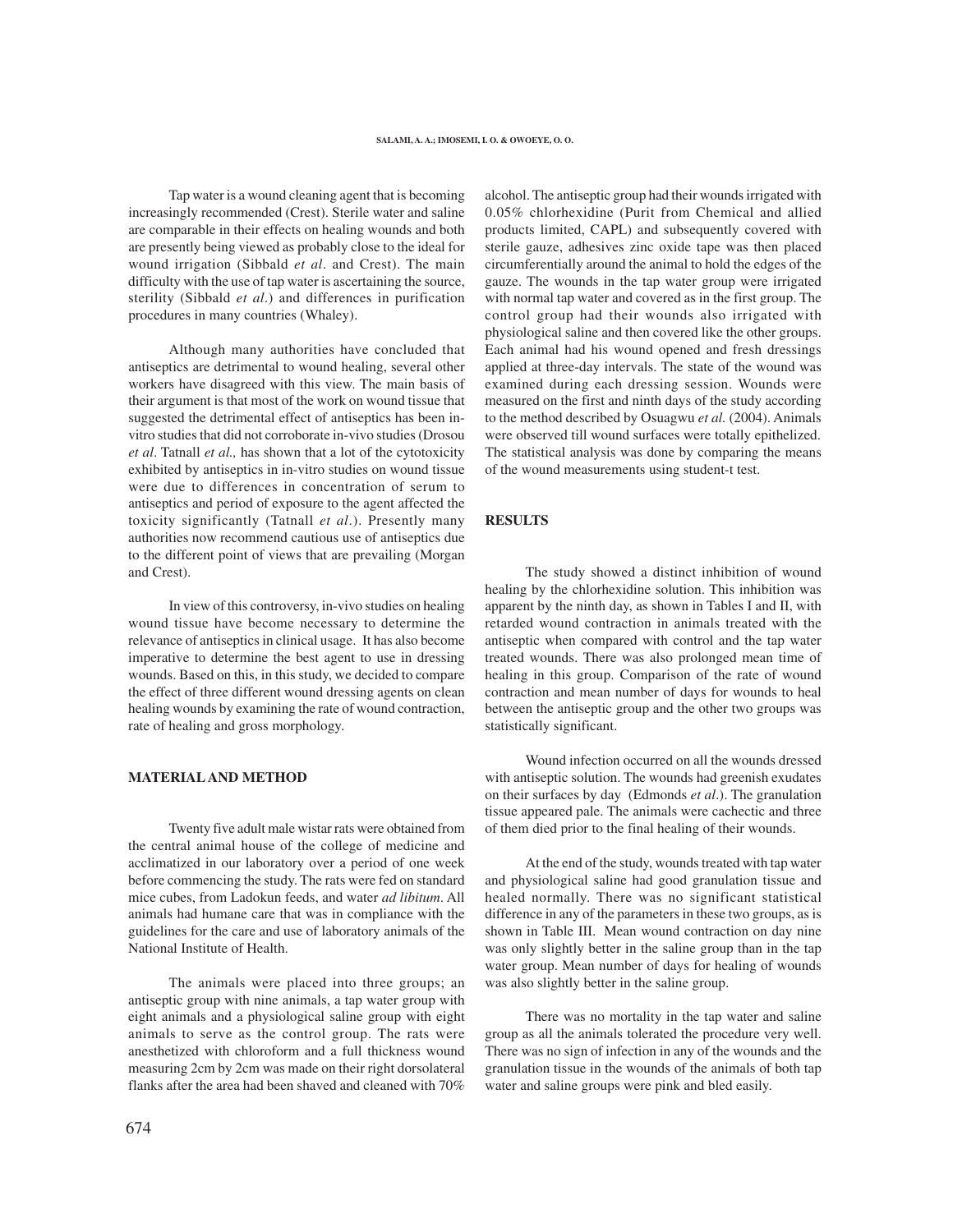Table I. The effect of chlorhexidine and tap water on wound contraction and healing.

|                                              | Chlorhexidine        | Tap water            | p-value |
|----------------------------------------------|----------------------|----------------------|---------|
|                                              |                      |                      |         |
| Mean wound size on day $0 \text{ (cm}^2)$    | $2.98 \forall 0.123$ | $3.16 \forall 0.335$ | 0.481   |
| Mean wound size on day 9 $\text{cm}^2$ )     | $2.22 \forall 0.191$ | $1.35 \forall 0.262$ | 0.018   |
| Percentage wound contraction on day $9\,(%)$ | $26.25 \forall 5.59$ | 58.67 $\forall$ 4.99 | 0.003   |
| Mean number of days for wounds to heal       | $27 \forall 0.96$    | $17 \forall 0.59$    | 0.001   |
|                                              |                      |                      |         |

Value = mean " standard error of mean;  $p$ -value,  $p$ <0.05 is significant.

Table II. Comparison of the effect of chlorhexidine and physilogical saline on wound contraction and healing.

|                                              | Chlorhexidine        | Sal ine              | p-value |
|----------------------------------------------|----------------------|----------------------|---------|
| Mean wound size on day $0 \text{ (cm}^2)$    | $2.98 \forall 0.123$ | $3.20 \forall 0.256$ | 0.351   |
| Mean wound size on day 9 $(cm2)$             | $2.22 \forall 0.191$ | $1.08 \forall 0.167$ | 0.003   |
| Percentage wound contraction on day $9\,(%)$ | $26.25 \forall 5.59$ | 66.17 $\forall$ 4.43 | 0.000   |
| Mean number of days for wounds to heal       | $27 \forall 0.96$    | $16 \forall 0.33$    | 0.000   |
|                                              |                      |                      |         |

Value = mean " standard error of mean; p-value,  $p<0.05$  is significant.

Table III. Comparison of the effect of tap water and physilogical saline on wound contraction and healing.

|                      |                      | p-value |
|----------------------|----------------------|---------|
| $3.16 \forall 0.335$ | $3.20 \forall 0.256$ | 0.351   |
| $1.35 \forall 0.262$ | $1.08 \forall 0.167$ | 0.003   |
| 58.67 $\forall$ 4.99 | 66.17 $\forall$ 4.43 | 0.000   |
| $17 \forall 0.59$    | $16 \forall 0.33$    | 0.000   |
|                      | Tap water            | Saline  |

Value = mean " standard error of mean; p-value,  $p < 0.05$  is significant.

## **DISCUSSION**

Although the capacity of the skin to heal itself is large, restrictions on this ability include dryness of the wound surface and infections (Smith, 2005). Physiological saline showed better wound healing effect than non-physiological tap water and an antiseptic in this study as is shown in table two. This corroborates the work of Buffa *et al*. (1997) who showed that canine fibroblast had more damage with tap water than with normal saline. Other workers have documented this effect of normal saline on healing wounds but the mechanism of this effect is presently not known (Jacobson and Lineaweaver *et al.*, 1985). Probably the ability of normal saline in keeping the wound surface moist and not affecting the healing process, as it is a physiological solution, may be responsible. This may explain the reason for the slightly better result of the wounds treated with normal saline compared with that of tap water. Griffiths *et al.* (2001) also found no statistical difference in wounds irrigated with normal saline and tap water.

From this study, tap water has a better effect on wounds than the antiseptic agent and showed no statistical difference between it and normal saline. In table II, the number of days for wounds dressed with normal saline and that of tap water to heal is almost the same. Wound contractions in this two are only slightly different from each other. This might indicate that the mechanism by which this two act on the wound are the same. The only problem to the effective utilization of tap

water in cleaning wounds is ascertaining the source and its degree of sterility. The alternative is the use of sterile water that will be safer and more universal (Griffiths *et al.*).

The wounds dressed with antiseptic in this study deteriorated rapidly several days after the trauma. All of them had greenish exudates, which may indicate *pseudomonas spp*. (Sibbald *et al.*). Chlorhexidine is known to allow the growth of *Pseudomonas aeruginosa* and *Proteus mirabilis* and it is possible that the stock antiseptic solution had been contaminated with bacteria, which will explain the reason for all the antiseptic treated wounds developing this infection (Crest).

The presence of non-physiological agents act as a wound deterrent in healing as this study has demonstrated (Sibbald *et al.*). The antiseptic disrupts the migration of the fibroblast and their proliferation. The presence of microbes in the wound which were probably brought by the antimicrobial agent further contributed to the delayed healing seen in the antiseptic treated cases and also worsened the general state of the animals.

Although chlorhexidine is useful in disinfecting intact skin and cleaning dirty traumatized wounds, these agents should not be used on clean healing wounds. Their effect on the healing wound can further cause increased morbidity for the patient.